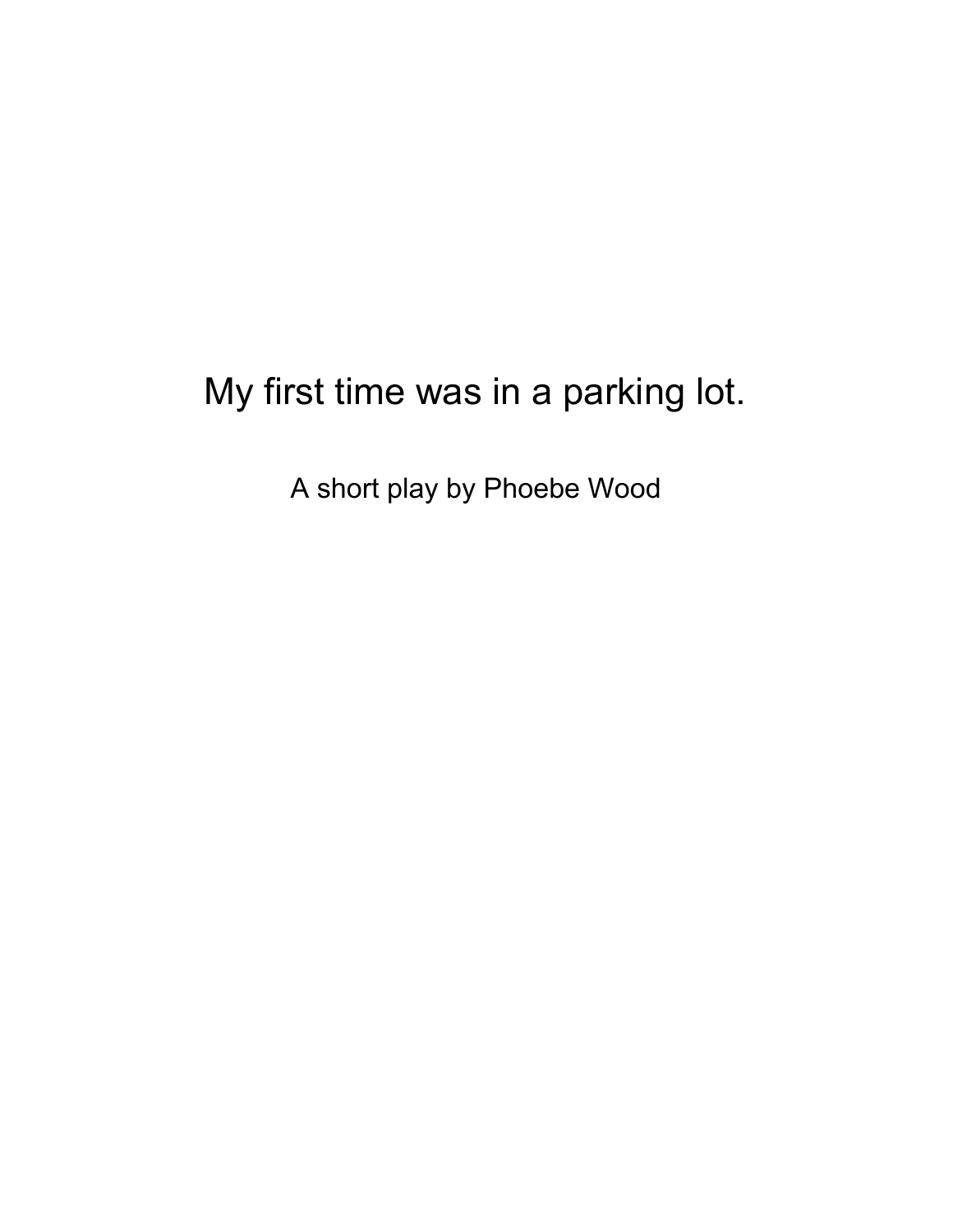## **The Start**

A young woman, Mira, lies centre stage. She is hitched up on her elbows. She is listening to Is That All There Is by Peggy Lee. She might hum a long, or nod her head from side to side.

*\*\* It is the director's choice as to whether the piece is performed by one woman or two (someone playing the mother.)*

Mira: My first time was in a parking lot.

My first time was in the parking lot outside my school.

My school skirt had been rolled up twice for dramatic effect.

It probably helped with the whole getting laid thing.

It was four in the afternoon and I had to go back to school after because I had a detention for chewing gum.

Sweet.

Not that sweet.

He followed me back to the detention room.

He sat at the front.

The parking lot at my school was great because there was a shed that had this big metal roof that created this little dark spot where people would go and make out or touch each other or if you were a pervy loser, yourself.

When we were in year seven we had a game with the boys where we would run to the parking lot at break time, show each other our bits and then run back again and give detailed diagrams slash notes about how the boys willy looked.

And I imagine the boys did the same.

And then we would give feedback and they would rate our boobs out of ten and we would rate them too and sometimes you'd go home with a spring in your step and sometimes you'd go home and cry because you got a four for having *puffy nipples.*

It was summer.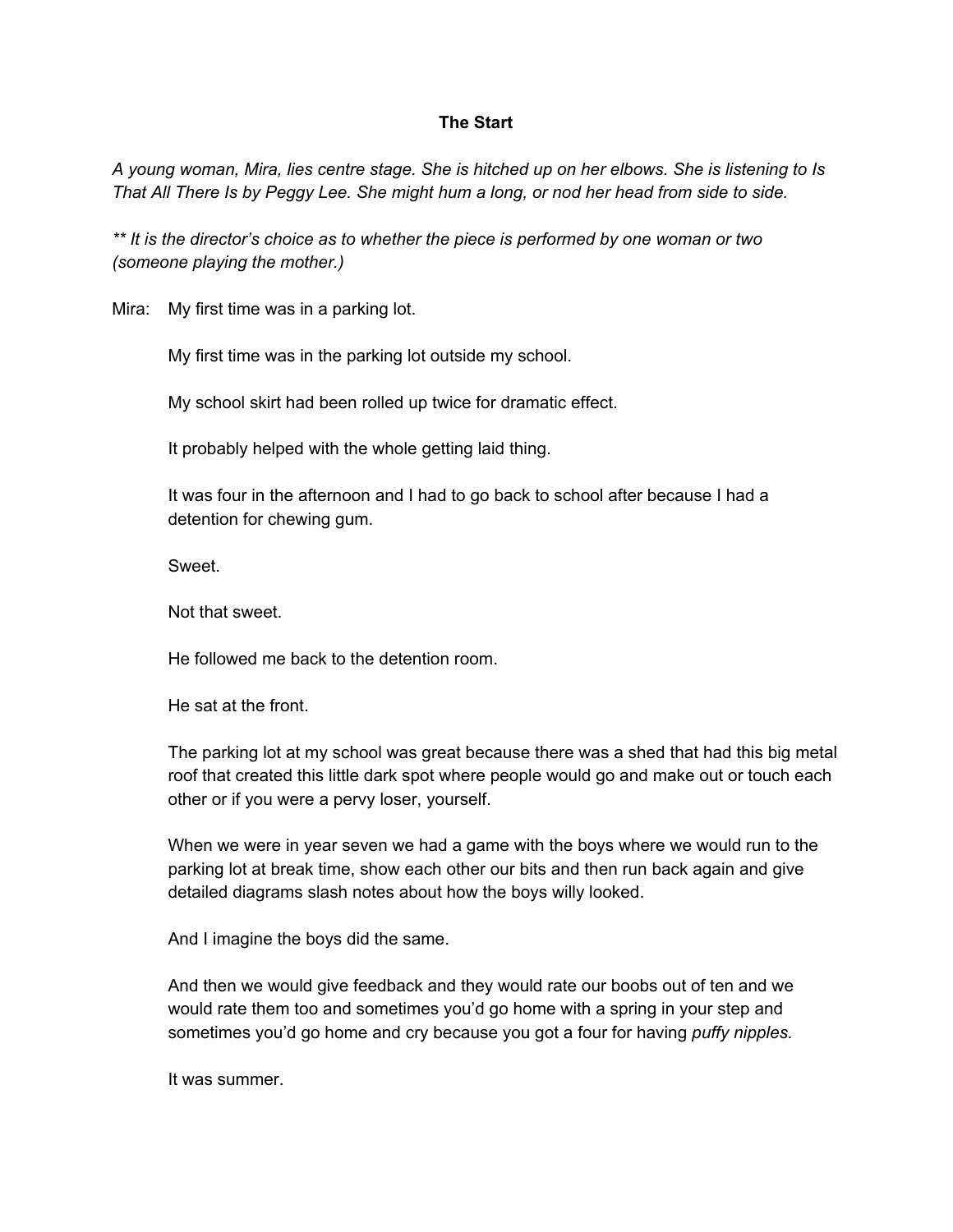What do they expect. Jeez.

Raunchy though?

For kids.

So I have a lot of memories in this parking lot.

And the loss of my virginity is one of them.

Fifteen.

And let me tell you, boy…

It

Really

Fucking

Hurt.

Sore?

Sore.

Cramps that lasted for three weeks. Had dreams I was being stabbed. Mum found me rolling around on my bedroom floor at:

3 AM in the morning.

She needed a wee.

"What's wrong with you my darling?"

"Stomach cramps."

"Period?"

"I'm not on my period."

Then she winked at me and as she was leaving the room she said: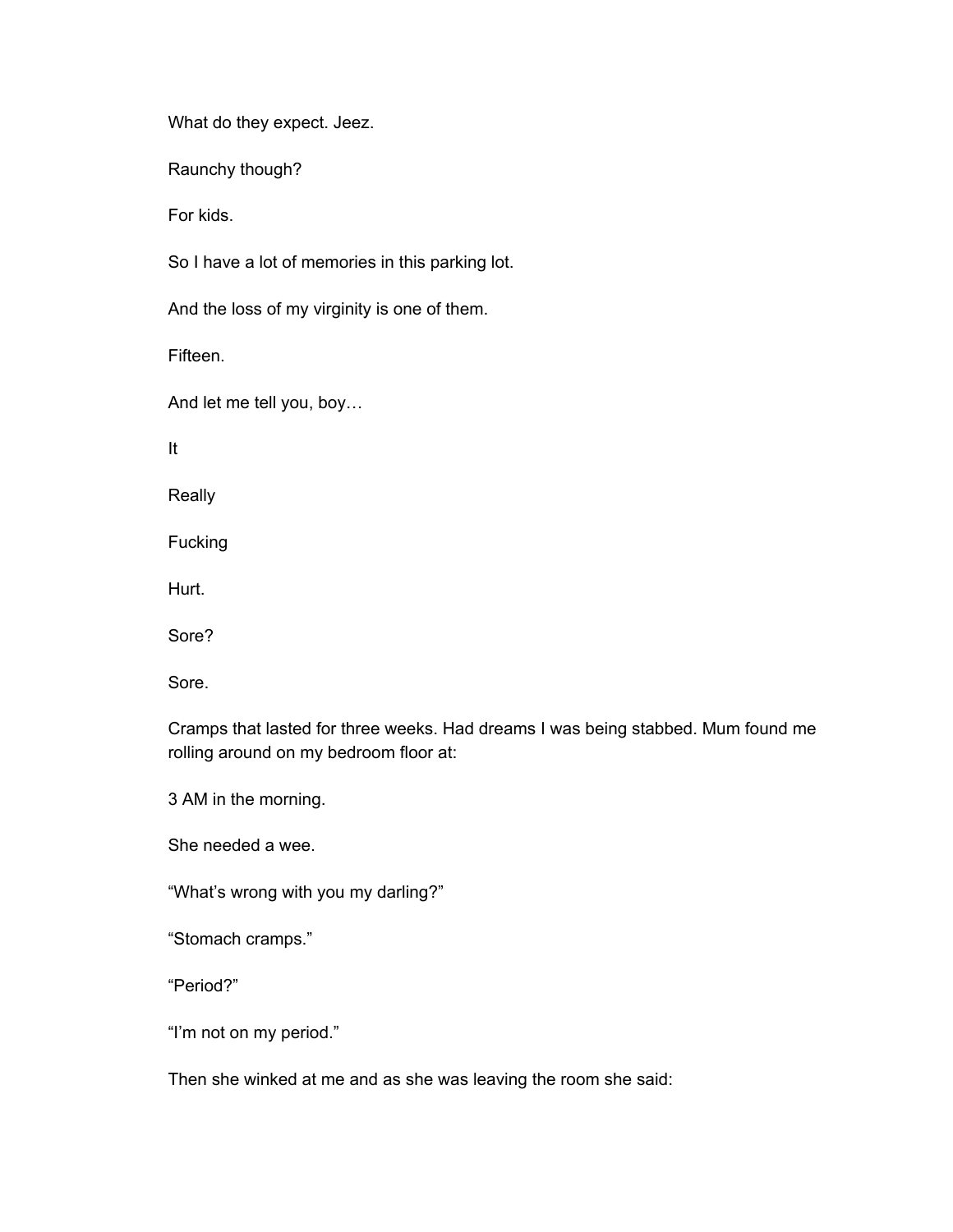"Sometimes smaller is better."

She can be very wise.

I went and sat in detention after I lost my virginity in the parking lot and I could feel the blood trickling down my leg and I could smell the blood that was drying on my tights.

I smiled to the world.

\*\*\*

## *The sound of the sea side starts.*

I like to go walking and me and mum live by the beach so I go walking around the sea most of the time.

And we really like the sea.

When I was young I hated the sea.

But now I like it and I like my mum so I end up at the beach with her on a regular basis.

"I'm not sure what to do about it all now."

"What do you mean sweetheart?"

"I'm just not sure what do with myself a lot of the time."

"You mustn't worry about stuff like that."

"Well, I do."

"Of course you're going to be afraid."

"That doesn't help."

"We always have to find something to be afraid of, otherwise we're just robots."

I think about what she says for a while. I take a long breath but it wasn't as deep as I'd have liked because I'm finding it hard to breath at the moment.

"What are you doing?" Mum is looking at me, concerned.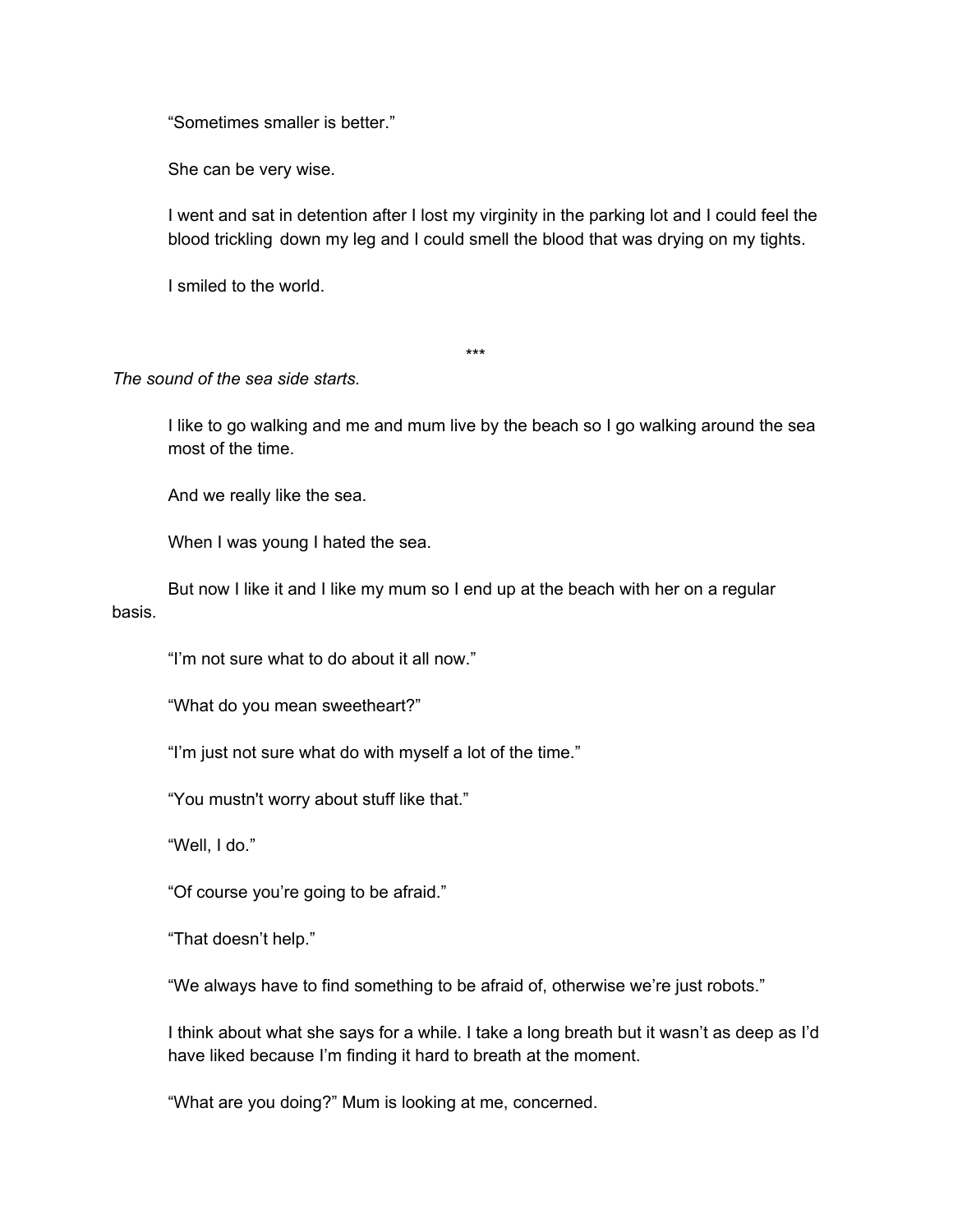"Breathing mum."

"Have you got a cold?"

"No."

"Asthma?"

"Yeah probably."

"Honey?"

"YES MUM! I'M TRYING TO THINK ABOUT YOU'RE THEORY WILL YOU LET ME THINK."

"What theory?"

"You said something about robots."

"Oh it wasn't anything."

Robots. Robots. Being afraid. Robots. Humans. Being afraid. Mum being wrong. Being afraid doesn't make you more human. Robots. Fuck. I just lost that thought. That thought. What were we even talking about. It's gone into the depths of one of the millions of and - FUCK! Wow. It's like some sort of something just zapped it straight from me, I - I -

\*\*\*

\*\*\*

"I don't think you're right."

"What do you mean?"

"I don't think you're right about your theory."

"What do you think?"

"I can't remember. Tell me what you said again?"

"I just said that humans need to feel afraid to make them human."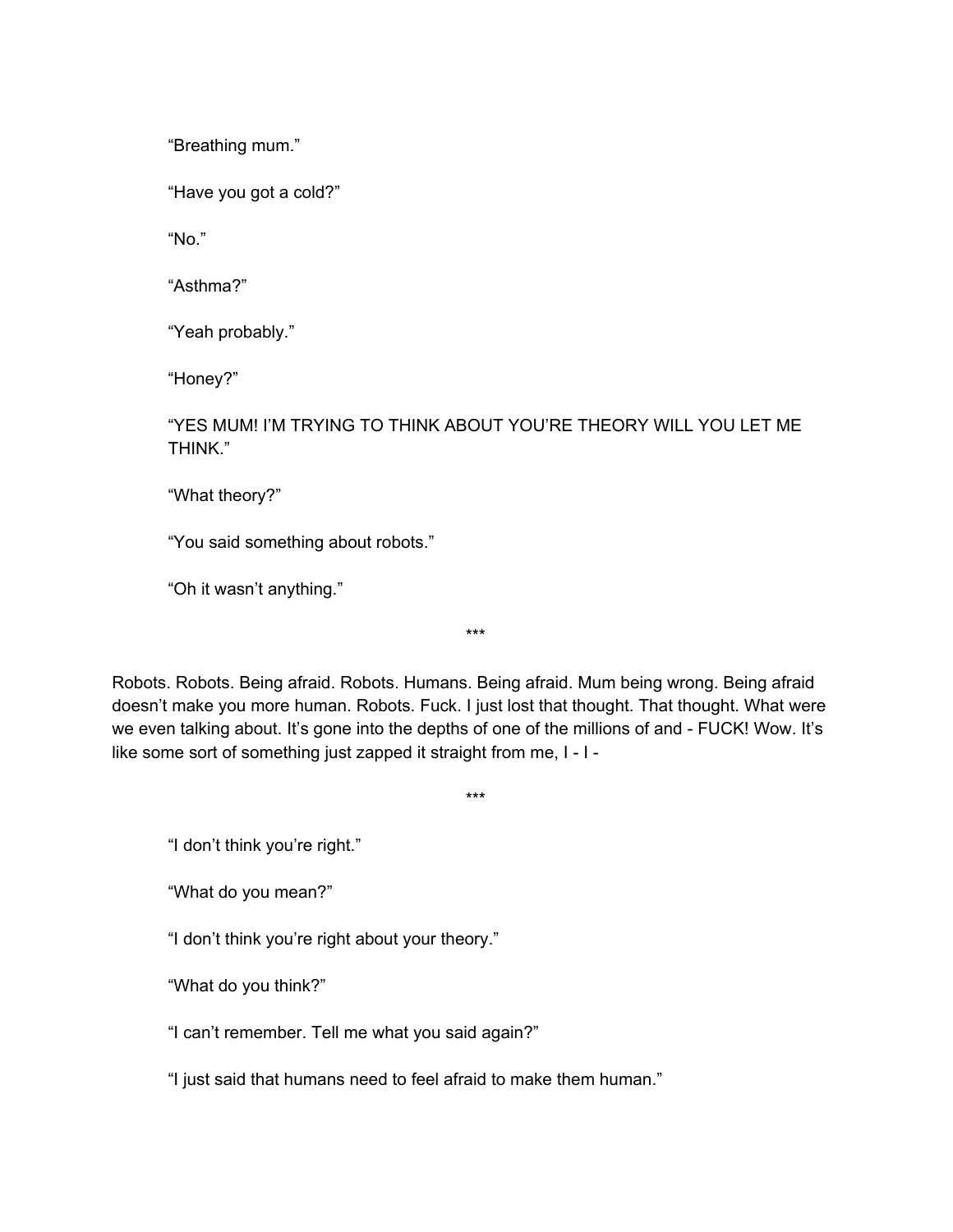"What were we talking about before then?"

"You said you didn't know what to do with yourself."

"I don't think fear is mandatory to being human mum."

"No, okay, you're probably right."

"MUM!"

"WHAT!?"

"You can't just give up that easily."

We both look out to the sea.

Very recently I had sex in that sea with someone who reminded me of the man I lost my virginity too.

I had slept with him because the idea of it had made me feel sick.

That big, hard sea.

He was shorter than me but he was very charming. There's something to be said about a small man with charm. He was pale and had a weird growth on his toe but I obviously didn't know at the time because he was wearing shoes and had one and half pairs of socks on. I know this because I picked up five from the shore when we got out.

\*\*\*

\*\*\*

It was so. Fucking. Cold.

What a stupid place to have sex.

I thought.

After I'd had sex there.

Our conversation in the seaside club went a little like this this -"You look beautiful."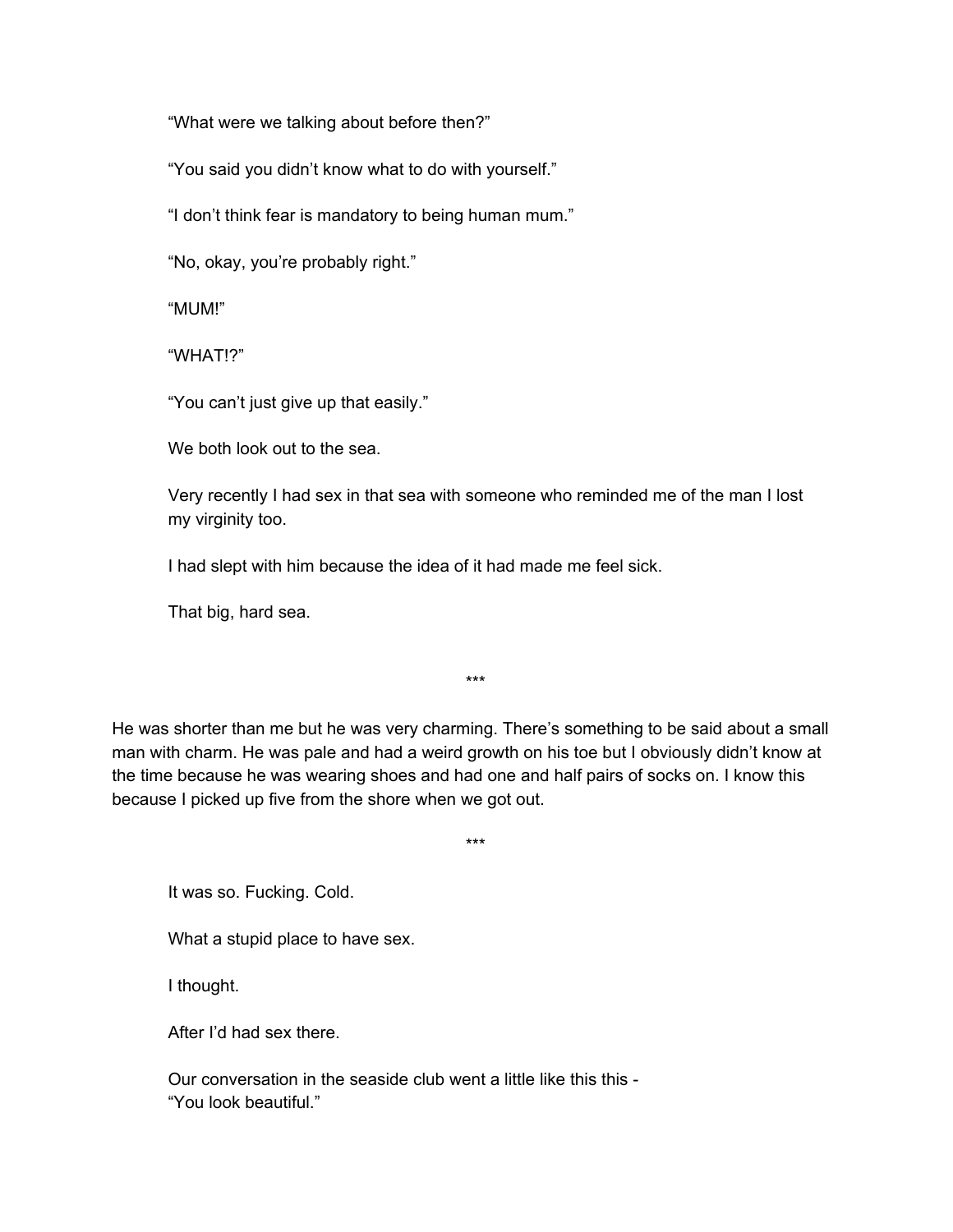"Charming. Thank you."

"Do you not think that's charming?"

"I just told you I did."

"Woah. I can't believe that worked."

"What do you mean worked?"

"You haven't walked away."

"Agh! I'm close to. I'm here with my friends, I don't know you, I don't -"

"Alright, alright, I'm going, woops soz!"

"Did you just say soz?"

"IKR, BRB."

Something about him made me feel very sick.

So I ran to the toilet and threw up.

\*\*\*

Sick: Woah that came on fast.

Why are you talking to me? You can't talk to me.

Sick: Where did I come from?

What?

Sick: I didn't even have time to prepare.

Well that's not my fault.

Sick: You haven't even drunk that much?

Please stop talking to me.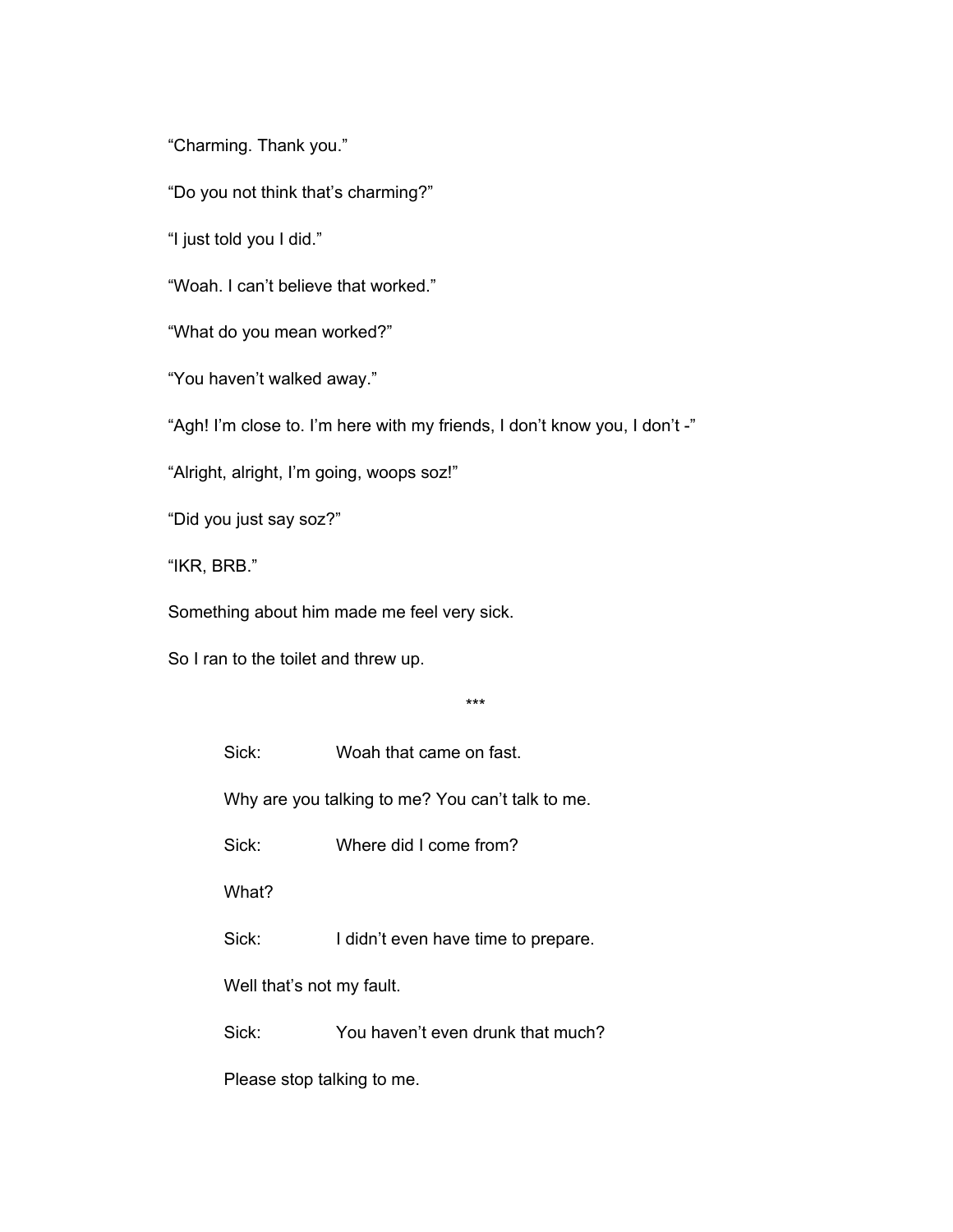I was really bemused by the fact that my sick had a mans voice.

And in the rush of it all I found short guy and, well, you know what happened after that.

That's just what we deserved.

Or what I did.

\*\*\*

*Sound of the seaside.*

"Mummy."

"Yes?"

"I love you so much."

"And I love you a painful amount."

And then I thought the following sentence in my head but I thought it would really freak her out but then I also thought that it's only my mum and I don't care if I freak her out:

"Is it weird that sometimes I long to be back in your womb."

"Yes. A little bit."

"But really, I know I sound like I'm going crazy but really I really think it's the only place for me right now."

"You'd get bored in my womb."

"Mum! I don't think it would be like me, being me, being in your womb, it would just be a place where I can stay for a while and stop being a person, like I'd just be a baby again."

"You mean come home for a while?"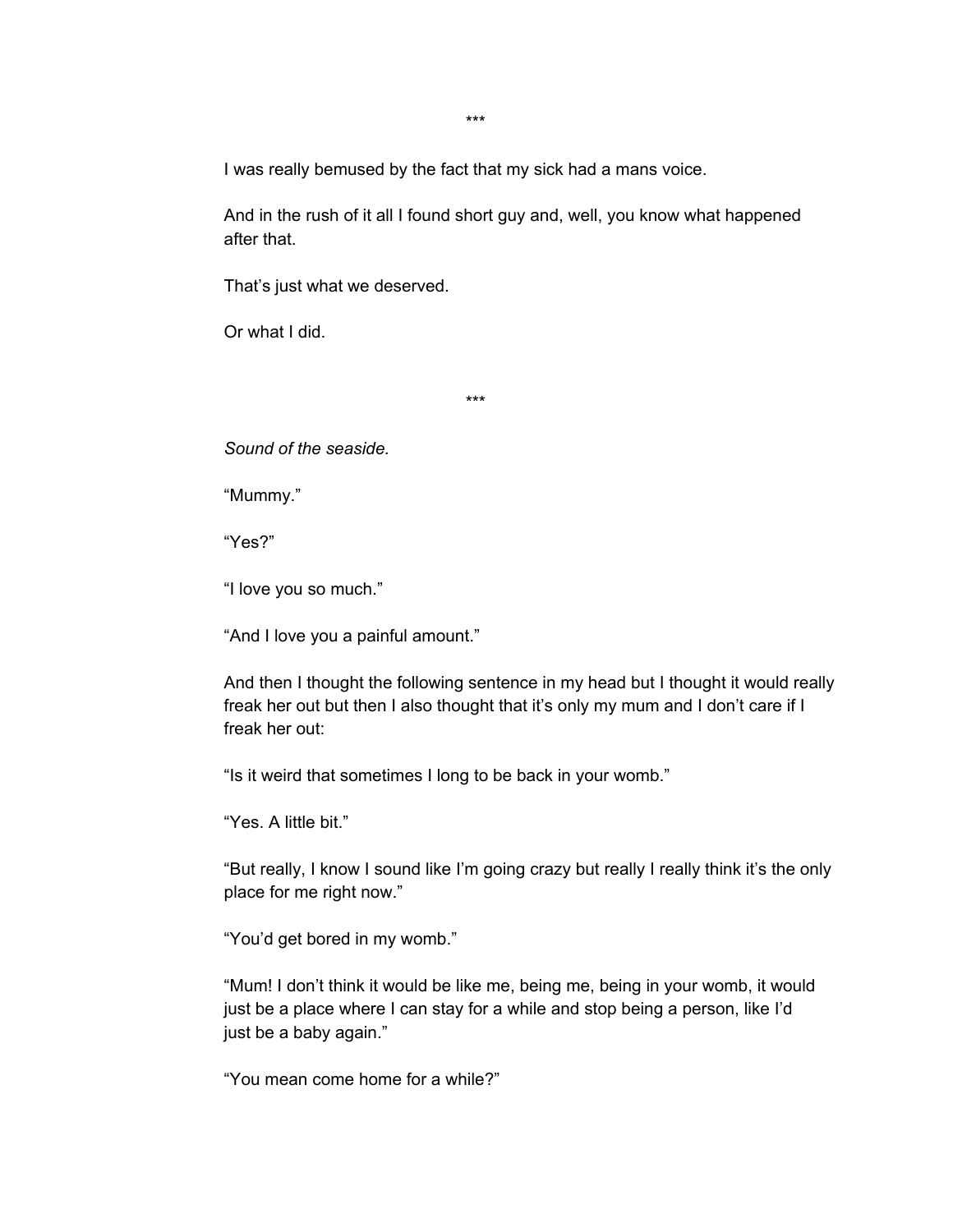I looked at my mum and she smiled.

"Well I'd like that too."

So I hopped on in.

**\*\*\***

## **THE WOMB**

*The song: Underwater boy by Virna Lindt plays.*

Here in the womb I swim and shout Here in the womb I'm in, I'm out.

> I am warm in here, There is nothing to fear,

We laugh and we play, We chit and chatter all day.

Womb: Stay here with me, in your happy place For this is the only place that you're safe.

\*\*\*

I lost my virginity in a parking lot.

I already told you about that.

I lost my virginity in a parking lot outside my school.

He had sex with me like he'd never touched another human in his life.

\*\*\*

*Sound of the seaside*

Mum: "I got an email from your old school yesterday."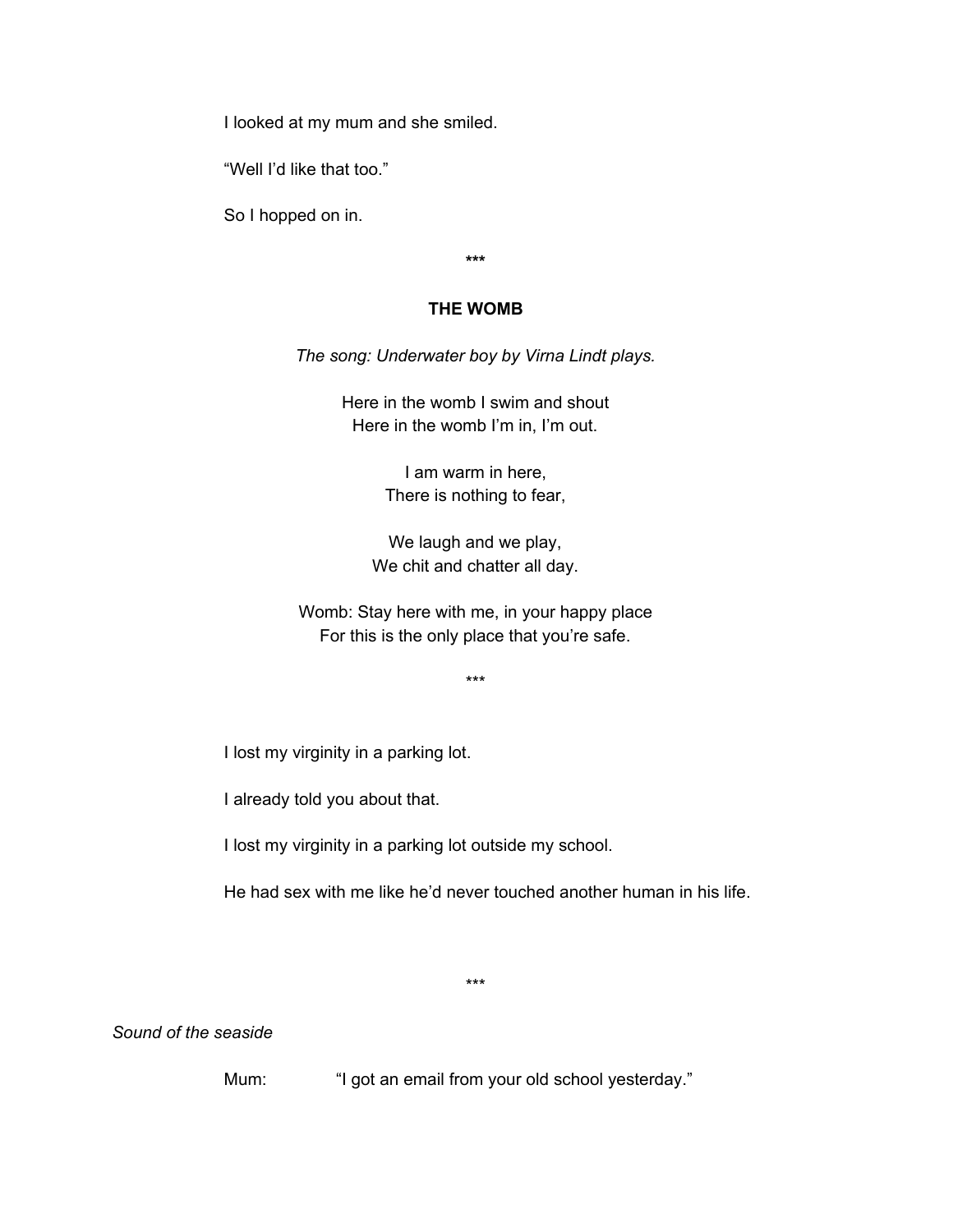| Mira: | "My school?"                                                                     |
|-------|----------------------------------------------------------------------------------|
| Mum:  | "Yes."                                                                           |
| Mira: | "Why the hell did you get an email from my school?"                              |
| Mum:  | "About Michael."                                                                 |
| Mira: | "What about him?"                                                                |
| Mum:  | "He's not in prison anymore."                                                    |
| Mira: | "Well where is he?"                                                              |
| Mum:  | "I don't know."                                                                  |
| Mira: | "Well surely they told you? Why did they tell you? Why didn't they<br>tell me?." |
| Mum:  | "I think they thought it was a sensitive matter."                                |
| Mira: | "So"                                                                             |
| Mum:  | "So they came to me first."                                                      |
| Mira: | "Fuck that I'm an adult, fuck that."                                             |
| Mum:  | "I know darling, I agree."                                                       |
| Mira: | "That's really pissed me off."                                                   |
| Mum:  | "You should give them a ring?"                                                   |
| Mira: | "No way."                                                                        |
| Mum:  | "Find out all the information."                                                  |
| Mira: | "Well they should have given you that in the email."                             |
| Mum:  | "I will forward it to you."                                                      |
| Mira: | "Thank you."                                                                     |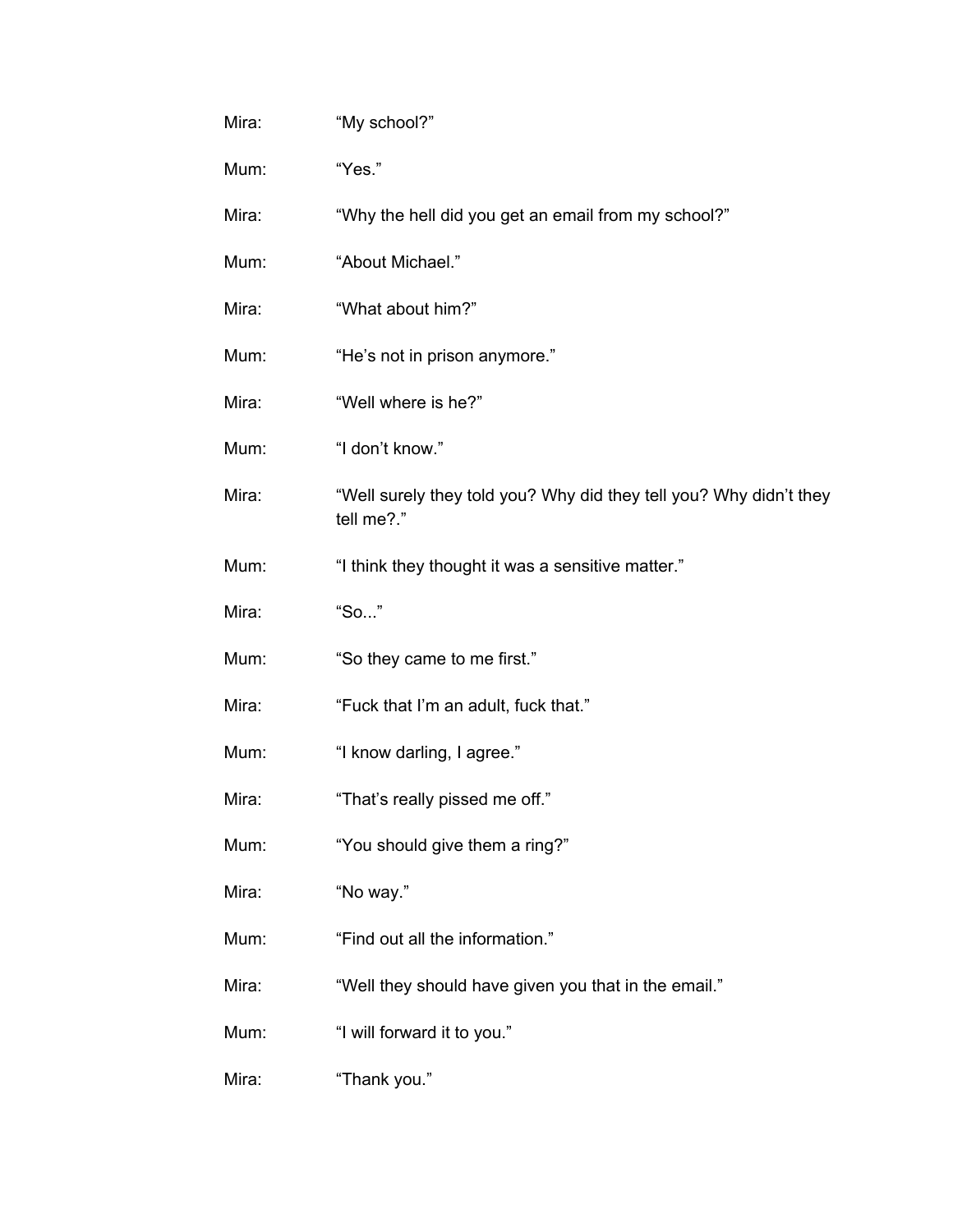Mum: "Are you going to be alright?"

Mira: "Yes, I'm fine."

Mum: "He won't be allowed anywhere near you."

Mira: "I'm not stupid mum."

*(pause)*

"That fucking school, It's a joke."

\*\*\*

I went back to the seaside the next day.

On my own.

It was raining.

I saw three other people at the beach before I saw all the ambulances and red lifeguard men dotted around.

And a lady.

She was wearing black.

And a man.

He was wearing a blue fleece.

And it was all very colourful apart from the sky.

"You can't come down here." A man in red was talking to me but I walked past him.

He was the sort of man who you could walk past.

And then I watched.

Which is a very strange thing to do in hindsight.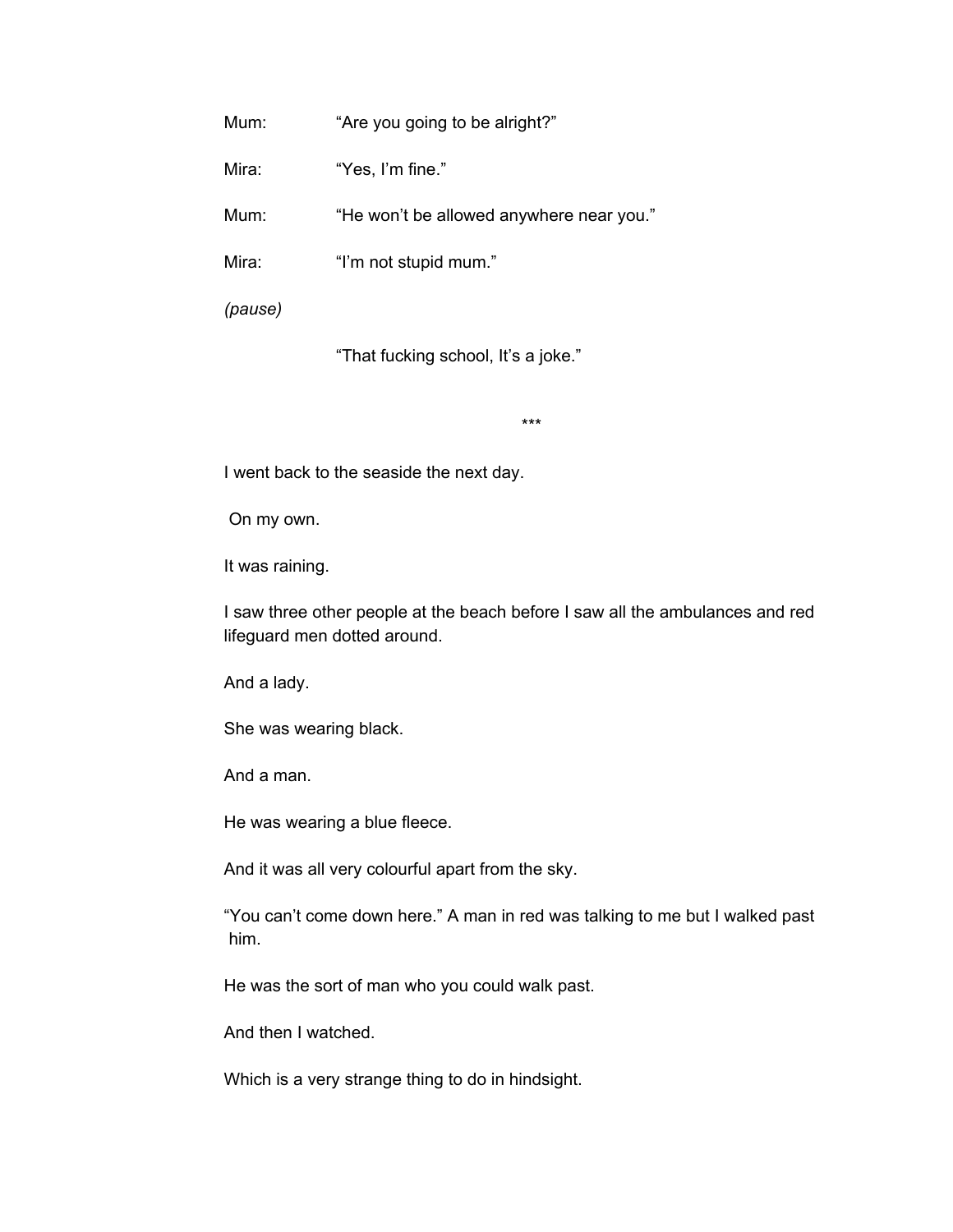"My baby, my baby" the lady screamed. "My baby, my baby." The man in the blue fleece whispered. I imagined.

The man was kneeling in the sand looking out at the sea. The lady was gyrating. Forward.

Backward.

Around and about.

In out, in out

Shake it all about.

Do the -

No.

That's really not appropriate.

\*\*\*

He followed me back to the detention room.

And sat behind his desk.

By the end of the detention the blood had dried the way I thought it would.

I smiled at him smiling at me.

Is that all there is?

Is that all there is?

If that's all there is my friend, then let's keep dancing.

Let's bring out the booze and have a ball.

If

That's